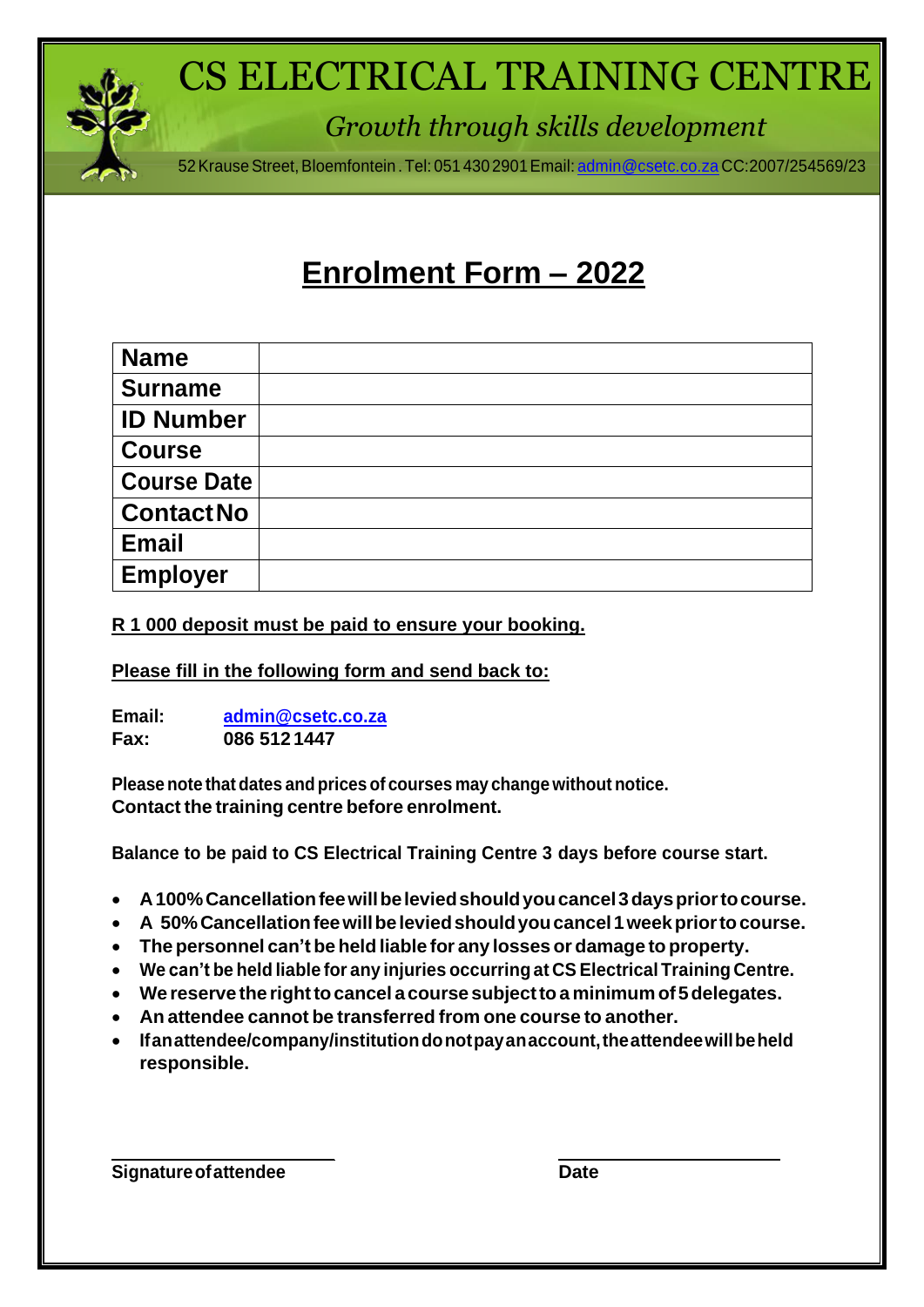CS ELECTRICAL TRAINING CENTRE *Growth through skills development*

52KrauseStreet,Bloemfontein .Tel: 051 430 2901Email: [admin@csetc.co.za](mailto:admin@csetc.co.za) CC:2007/254569/23

#### **YEAR PROGRAM 2022**

**PLEASE NOTE: DATES AND PRICES ARE SUBJECT TO CHANGE WITHOUT PRIOR NOTICE**

| <b>COURSE NAME</b>                                        | <b>FROM</b><br><b>TO</b> | <b>DAYS</b>    | <b>PRICE</b> |
|-----------------------------------------------------------|--------------------------|----------------|--------------|
| Module 0-3/Elconop 2                                      | 17/01/2022 - 11/02/2022  | 20             | R 14 300     |
| Module 4-6/Elconop 3                                      | 14/02/2022 -11/03/2022   | 20             | R 14 000     |
| Module 0-3/Elconop 2                                      | 14/03/2022 - 08/04/2022  | 20             | R 14 300     |
| Module 4-6/Elconop 3                                      | 11/04/2022 - 06/05/2022  | 20             | R 14 000     |
| Module 0-3/Elconop 2                                      | 09/05/2022 - 03/06/2022  | 20             | R 14 300     |
| Module 4-6/Elconop 3                                      | 06/06/2022 - 01/07/2022  | 20             | R 14 000     |
| Module 0-3/Elconop 2                                      | 04/07/2022 - 29/07/2022  | 20             | R 14 300     |
| Module 4-6/Elconop 3                                      | 01/08/2022 - 26/08/2022  | 20             | R 14 000     |
| Module 0-3/Elconop 2                                      | 29/08/2022 - 23/09/2022  | 20             | R 14 300     |
| Module 4-6/Elconop 3                                      | 26/09/2022 - 21/10/2022  | 20             | R 14 000     |
| Module 0-3/Elconop 2                                      | 24/10/2022 - 18/11/2022  | 20             | R 14 300     |
| Module 4-6/Elconop 3                                      | 21/11/2022 - 16/12/2022  | 20             | R 14 000     |
| Single/Three Phase Tester                                 | 07/02/2022 - 18/02/2022  | 10             | R 7 300      |
| Single/Three Phase Tester                                 | 07/03/2022 - 18/03/2022  | 10             | R 7 300      |
| Single/Three Phase Tester                                 | 04/04/2022 - 15/04/2022  | 10             | R 7 300      |
| Single/Three Phase Tester                                 | 02/05/2022 - 13/05/2022  | 10             | R 7 300      |
| Single/Three Phase Tester                                 | 30/05/2022 - 10/06/2022  | 10             | R 7 300      |
| Single/Three Phase Tester                                 | 27/06/2022 - 08/07/2022  | 10             | R 7 300      |
| Single/Three Phase Tester                                 | 25/07/2022 - 05/08/2022  | 10             | R 7 300      |
| Single/Three Phase Tester                                 | 22/08/2022 - 02/09/2022  | 10             | R 7 300      |
| Single/Three Phase Tester                                 | 19/09/2022 - 30/09/2022  | 10             | R 7 300      |
| Single/Three Phase Tester                                 | 17/10/2022 - 28/10/2022  | 10             | R 7 300      |
| Single/Three Phase Tester                                 | 14/11/2022 - 25/11/2022  | 10             | R 7 300      |
| PLC Basic/Advance                                         | On Request               | 10             | R 7 500      |
| Trade Test A/B/C                                          | On Request               | $\overline{2}$ | R 4 100      |
| <b>Trade Test Preparation</b>                             | On Request               | P/D            | R 600        |
| <b>Basic Electricity</b>                                  | Gap Cover                | $\overline{4}$ | R 3 500      |
| ARPL Process (Interview, Knowledge Ass and Practical Ass) | R <sub>2</sub> 500       |                |              |

## **SANS 10142/1 (Edition 3): ± R 900**

| <b>Banking Details:</b>                      |                                                                    |                            |  |  |  |
|----------------------------------------------|--------------------------------------------------------------------|----------------------------|--|--|--|
| <b>Bank:</b><br>Acc Name:<br>Acc No:<br>Ref: | <b>First National Bank</b><br><b>CS Electrical Training Centre</b> |                            |  |  |  |
|                                              | 624 503 804 08<br>Name & Subject/Invoice No/Quote No               | <b>Branch Code: 252005</b> |  |  |  |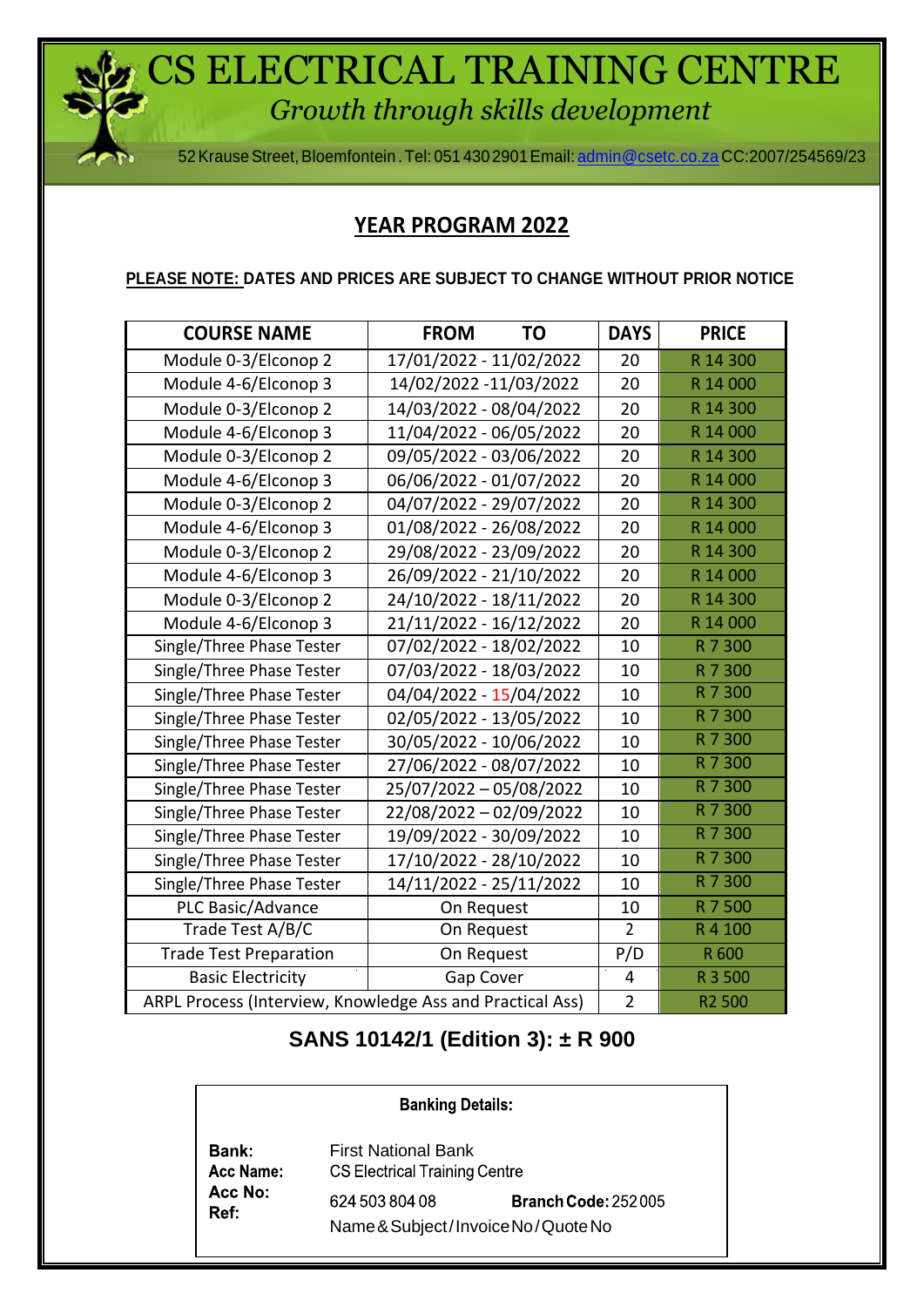